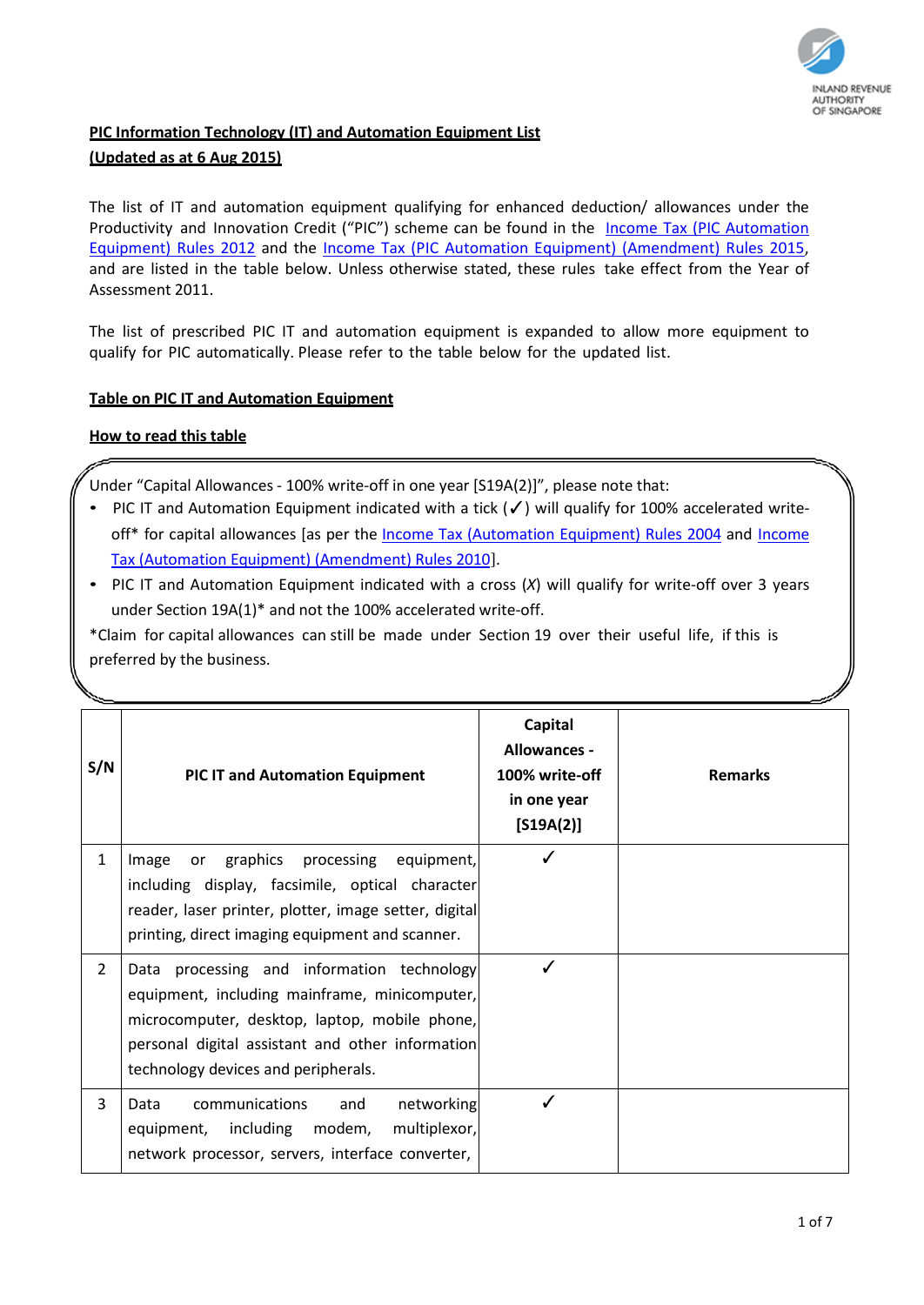

| S/N            | PIC IT and Automation Equipment                                                                                                                                                                                                                                                                                                                                                                                                                                                                                                                                                                                                            | <b>Capital</b><br>Allowances -<br>100% write-off<br>in one year<br>$[S19A(2)]$ | <b>Remarks</b>                                                                                                                                                                                                                                                                                             |
|----------------|--------------------------------------------------------------------------------------------------------------------------------------------------------------------------------------------------------------------------------------------------------------------------------------------------------------------------------------------------------------------------------------------------------------------------------------------------------------------------------------------------------------------------------------------------------------------------------------------------------------------------------------------|--------------------------------------------------------------------------------|------------------------------------------------------------------------------------------------------------------------------------------------------------------------------------------------------------------------------------------------------------------------------------------------------------|
|                | switches,<br>networks,<br>cabling<br>routers,<br>infrastructure, IP telephony systems, broadband<br>connectivity<br>equipment<br>and<br>security<br>and<br>authentication infrastructure.                                                                                                                                                                                                                                                                                                                                                                                                                                                  |                                                                                |                                                                                                                                                                                                                                                                                                            |
| 4              | Information technology software including office<br>system software and software used in connection<br>with provision of any office automation service,<br>enterprise<br>planning,<br>resource<br>customer<br>relationship management such as reservations,<br>registration,<br>queue<br>ordering,<br>management,<br>billings and collections, inventory management,<br>record management, knowledge management,<br>human<br>resource and<br>payroll<br>management,<br>financial information and business management<br>such as accounting and assets management, and<br>personnel business travel request, information<br>and management. | ✓                                                                              | 100% write-off will apply only<br>to expenditure incurred on or<br>after 15 Dec 2010, except for<br>office system software. The<br>latter will qualify for a 100%<br>write-off<br>if<br>the<br>even<br>expenditure<br>incurred<br>was<br>before 15 Dec 2010.                                               |
| 5              | Computer-aided design system software and<br>computer-aided manufacturing system software.                                                                                                                                                                                                                                                                                                                                                                                                                                                                                                                                                 | ✓                                                                              |                                                                                                                                                                                                                                                                                                            |
| 6              | Surface mount technology machine which is used<br>for the automatic assembly of surface mount<br>devices onto printed circuit boards.                                                                                                                                                                                                                                                                                                                                                                                                                                                                                                      |                                                                                |                                                                                                                                                                                                                                                                                                            |
| $\overline{7}$ | Computer controlled machine for joining, cutting<br>or removal operations, including CNC welding<br>machine, CNC lathes, milling machines, EDM<br>wirecut, machining centers, grinders, presses and<br>laser equipment.                                                                                                                                                                                                                                                                                                                                                                                                                    | ✓                                                                              | 100% write-off will apply only<br>to:<br>Computer controlled machine<br>cutting<br>and<br>for<br>removal<br>operations with automatic tool<br>change capabilities, including<br>CNC lathes, milling machines,<br><b>EDM</b><br>wirecut,<br>machining<br>centers, grinders, presses and<br>laser equipment. |
| 8              | Unmanned automated guided vehicle which is<br>reprogrammable and used for the transfer of<br>goods or materials within a factory or an office.                                                                                                                                                                                                                                                                                                                                                                                                                                                                                             | ℐ                                                                              |                                                                                                                                                                                                                                                                                                            |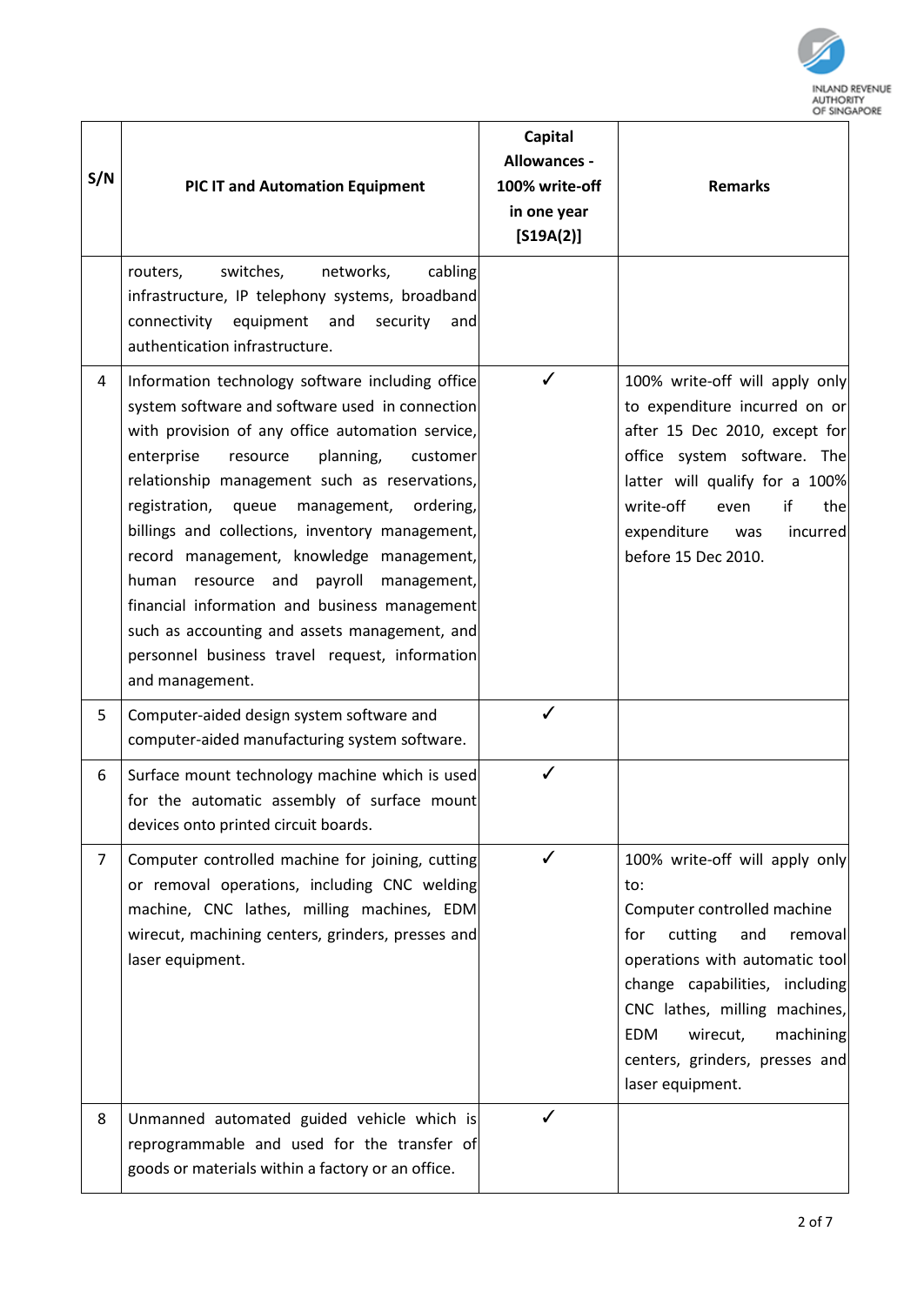

| S/N | <b>PIC IT and Automation Equipment</b>                                                                                                                                                                                                                                                                                                                                                                                            | Capital<br>Allowances -<br>100% write-off<br>in one year<br>$[S19A(2)]$ | <b>Remarks</b>                                                                                                                                                                                                                                                              |
|-----|-----------------------------------------------------------------------------------------------------------------------------------------------------------------------------------------------------------------------------------------------------------------------------------------------------------------------------------------------------------------------------------------------------------------------------------|-------------------------------------------------------------------------|-----------------------------------------------------------------------------------------------------------------------------------------------------------------------------------------------------------------------------------------------------------------------------|
| 9   | Co-ordinate<br>measuring<br>machine<br>which<br>is<br>controlled by computer and used for the precise<br>measurement of components for industrial,<br>research or training purposes, including auto in-<br>line vision inspection system and automated<br>testing equipment.                                                                                                                                                      | ✓                                                                       |                                                                                                                                                                                                                                                                             |
| 10  | Automated system for storage and retrieval of<br>information,<br>including<br>Radio-Frequency<br>Identification (RFID) system and bar-coding<br>system, and automated machine for the storage<br>and retrieval of goods or materials, which is<br>controlled by computer and installed with<br>automatic retrieval devices.                                                                                                       |                                                                         | 100% write-off will apply to<br>the following only if the<br>expenditure is incurred on or<br>after 15 Dec 2010:<br>Automated system for storage<br>and retrieval of information,<br>including<br>Radio-Frequency<br>Identification (RFID) system and<br>bar-coding system. |
| 11  | Flexible manufacturing cells consisting of an<br>integrated manufacturing system comprising at<br>least a computer controlled machine and a robot,<br>including assembly robots, robotic systems and<br>auto-packing lines.                                                                                                                                                                                                       |                                                                         |                                                                                                                                                                                                                                                                             |
| 12  | Automated<br>warehousing<br>equipment<br>and<br>software, including Integrated Transport Fleet<br>Management System, Integrated Warehouse<br>Management System (Radio Frequency Terminals)<br>and Very Narrow Aisle (VNA), automatic material<br>handling,<br>collating and binding equipment,<br>Enterprise Resource Planning systems and<br>Materials Resource Planning and Manufacturer<br>Resource Planning software systems. | ✓                                                                       |                                                                                                                                                                                                                                                                             |
| 13  | Automated inspection, testing, packaging and<br>control system for chemicals, pharmaceuticals,<br>medical<br>other<br>devices<br>and<br>automated<br>manufacturing including high speed tabletting<br>machines, high speed packaging machines, such<br>as for blister packaging, infra-red probe for                                                                                                                              |                                                                         |                                                                                                                                                                                                                                                                             |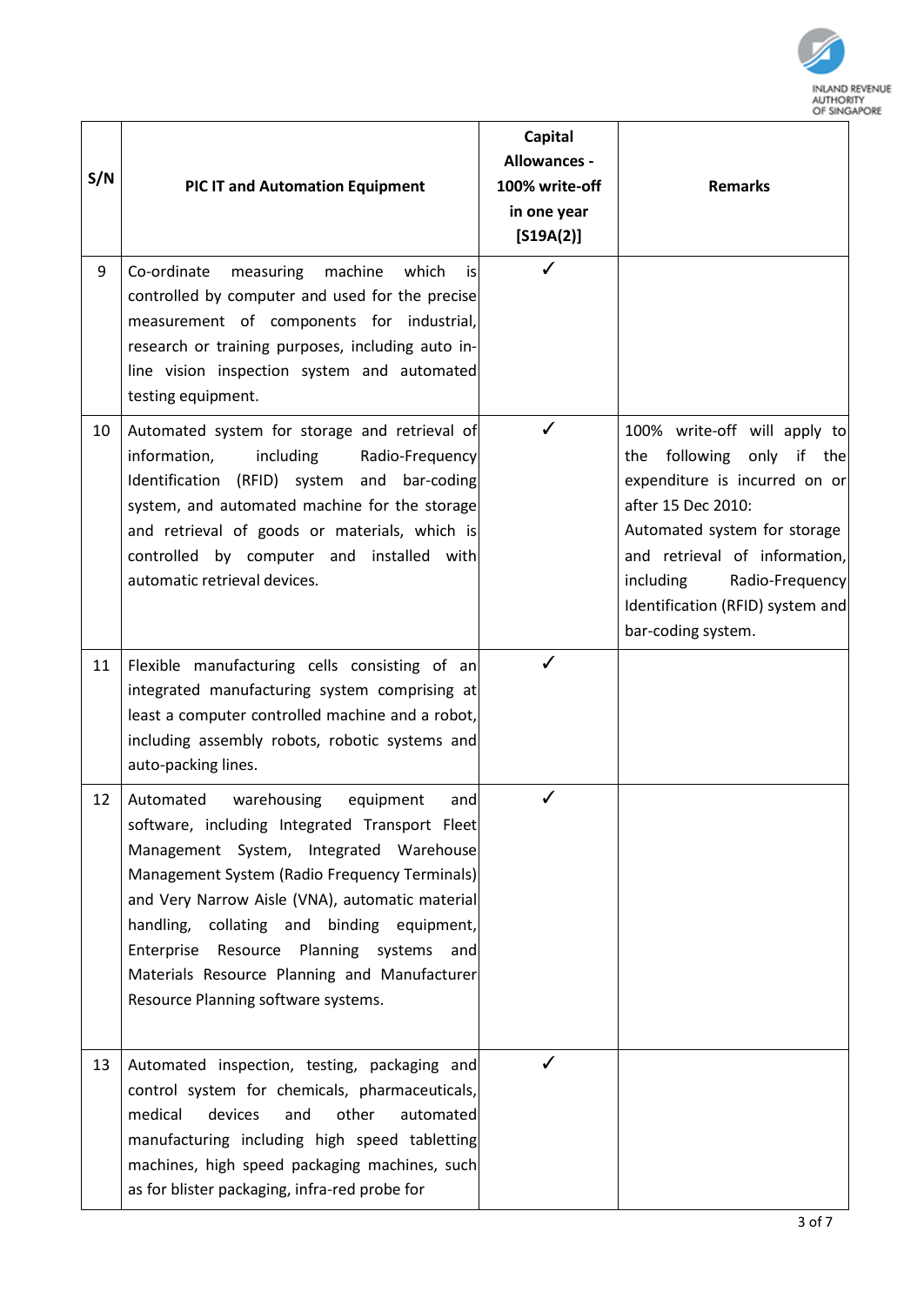

| S/N | <b>PIC IT and Automation Equipment</b>                                                                                                                                                        | <b>Capital</b><br>Allowances -<br>100% write-off<br>in one year<br>$[S19A(2)]$ | <b>Remarks</b>                                                                                                                                                                                                                                                                                                                             |
|-----|-----------------------------------------------------------------------------------------------------------------------------------------------------------------------------------------------|--------------------------------------------------------------------------------|--------------------------------------------------------------------------------------------------------------------------------------------------------------------------------------------------------------------------------------------------------------------------------------------------------------------------------------------|
|     | control and inspection, vision devices to check<br>mould function or parts inspection, in-mould<br>transfer parts sorting system and analysis<br>equipment for quality control and assurance. |                                                                                |                                                                                                                                                                                                                                                                                                                                            |
| 14  | Injection mould and extrusion* machines used<br>for making plastic, ceramic, metal or silicone<br>rubber components in factory production.                                                    | ✓                                                                              | Expenditure<br>incurred<br>on<br>injection mould machines used<br>making silicone<br>rubber<br>for<br>components will not qualify for<br>a 100% write-off.<br>*Extrusion machines (Budget<br>2013 addition) will qualify for<br><b>PIC</b><br>from<br>2013.<br>YA<br>The<br>expenditure incurred will not<br>qualify for a 100% write-off. |
| 15  | Automated chemicals<br>handling<br>equipment,<br>system or line.                                                                                                                              | ✓                                                                              |                                                                                                                                                                                                                                                                                                                                            |
| 16  | and<br>Computer-to-plate<br>computer-to-press<br>systems and computer controlled offset printing<br>press* used in drafting and printing business.                                            | ✓                                                                              | *Computer controlled<br>offset<br>printing press (Budget 2013<br>addition) will qualify for PIC<br>from YA 2013. The expenditure<br>incurred will not qualify for a<br>100% write-off.                                                                                                                                                     |
| 17  | Automated machinery and systems for food<br>processing and packaging or food preservation.                                                                                                    | ✓                                                                              |                                                                                                                                                                                                                                                                                                                                            |
| 18  | Equipment used in the manufacture (including<br>assembly and testing) of semiconductor wafers or<br>packaged ICs.                                                                             | ✓                                                                              |                                                                                                                                                                                                                                                                                                                                            |
| 19  | Automatic equipment used for assembly and<br>testing operations.                                                                                                                              | ✓                                                                              | 100% write-off will apply only<br>to expenditure incurred on or<br>after 15 Dec 2010, except for<br>expenditure<br>incurred<br>on<br>automatic photonics assembly<br>and test equipment. The latter<br>will qualify for a 100% write-                                                                                                      |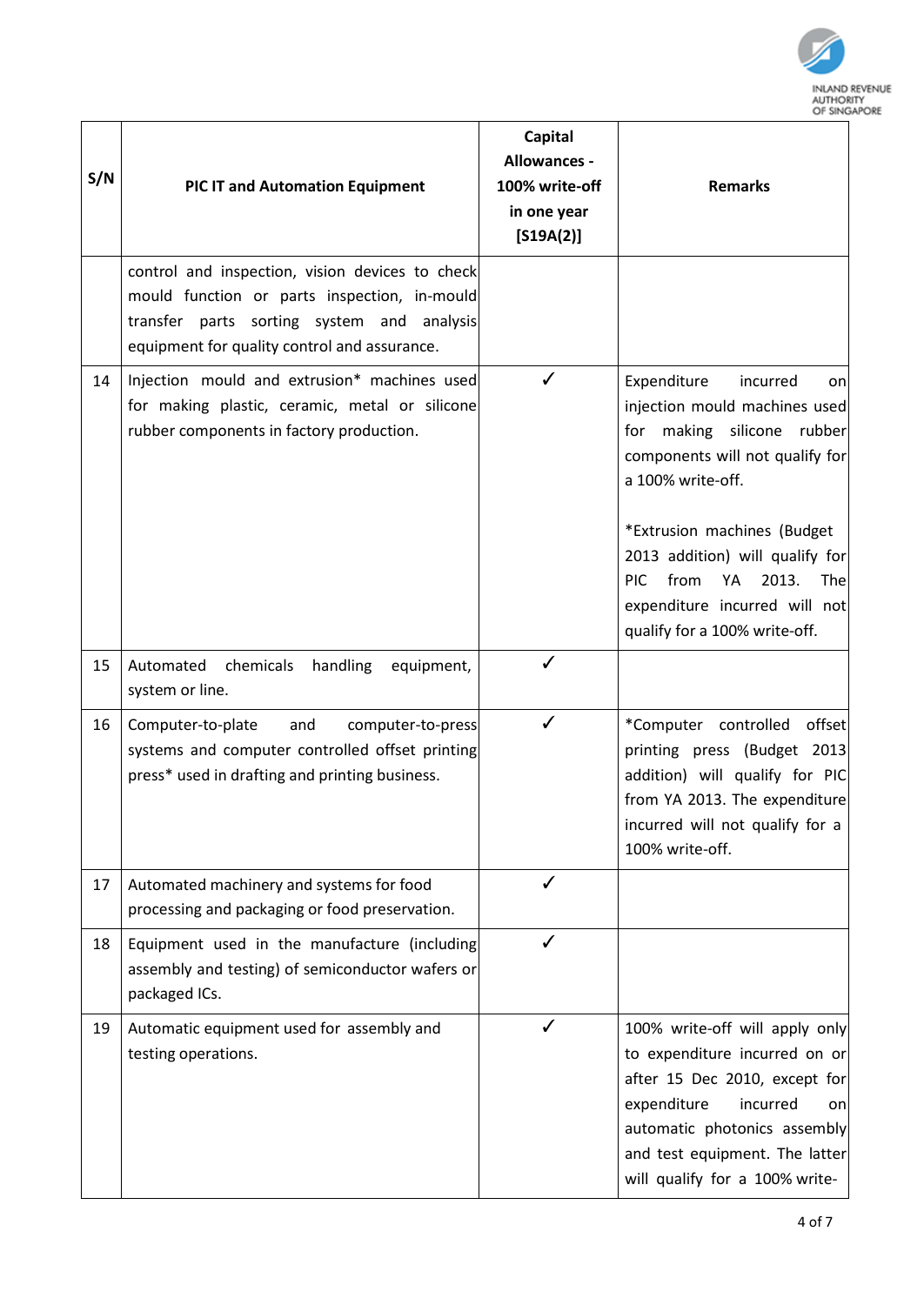

| S/N | <b>PIC IT and Automation Equipment</b>                                                                                                                                                                                                                                                                               | <b>Capital</b><br>Allowances -<br>100% write-off<br>in one year<br>$[S19A(2)]$ | <b>Remarks</b>                                                                                                                                                                                                                                                                                                                                        |
|-----|----------------------------------------------------------------------------------------------------------------------------------------------------------------------------------------------------------------------------------------------------------------------------------------------------------------------|--------------------------------------------------------------------------------|-------------------------------------------------------------------------------------------------------------------------------------------------------------------------------------------------------------------------------------------------------------------------------------------------------------------------------------------------------|
|     |                                                                                                                                                                                                                                                                                                                      |                                                                                | off even if the expenditure was<br>incurred before 15 Dec 2010.                                                                                                                                                                                                                                                                                       |
| 20  | Automated equipment used in port-related<br>operations.                                                                                                                                                                                                                                                              |                                                                                |                                                                                                                                                                                                                                                                                                                                                       |
| 21  | Automotive navigation systems including<br>telematics system and global positioning system.                                                                                                                                                                                                                          | ✓                                                                              | 100% write-off will apply only<br>to expenditure incurred on or<br>after 15 Dec 2010.                                                                                                                                                                                                                                                                 |
| 22  | Automated kitchen equipment (including but not<br>limited to any automated equipment used for<br>food processing or preparation, dishwasher and<br>blast freezer) used in connection with the sale of<br>any food, where such sale forms the whole or a<br>part of the applicant's trade, profession or<br>business. | ✓                                                                              | kitchen<br>automated<br>For<br>equipment<br>used<br>for<br>the<br>purpose of food<br>processing,<br>100% write-off will apply only<br>to expenditure incurred on or<br>after 15 Dec 2010.<br>*Other<br>automated<br>kitchen<br>equipment, will qualify for PIC<br>from YA 2013. The expenditure<br>incurred will not qualify for a<br>100% write-off. |
| 23  | Interactive shopping carts or kiosks.                                                                                                                                                                                                                                                                                | ✓                                                                              | 100% write-off will apply only<br>to expenditure incurred on or<br>after 15 Dec 2010.                                                                                                                                                                                                                                                                 |
| 24  | Automated drugs dispensing system for<br>healthcare-related operations.                                                                                                                                                                                                                                              | ✓                                                                              | 100% write-off will apply only<br>to expenditure incurred on or<br>after 15 Dec 2010.                                                                                                                                                                                                                                                                 |
| 25  | Automated housekeeping equipment including<br>any mattress-lifting equipment for hospitality-<br>related operations.                                                                                                                                                                                                 |                                                                                | 100% write-off will apply only<br>to expenditure incurred on or<br>after 15 Dec 2010.                                                                                                                                                                                                                                                                 |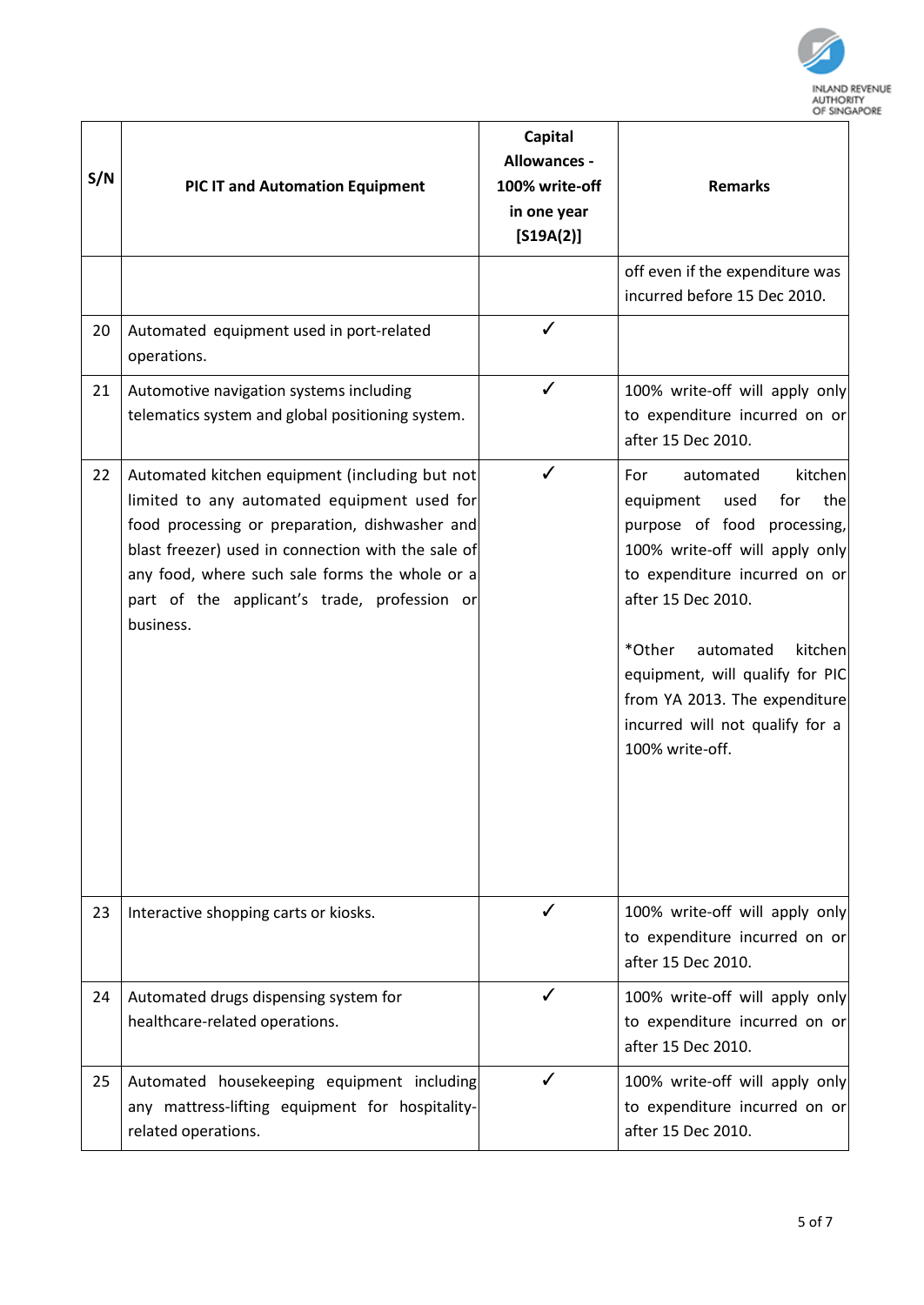

| S/N | <b>PIC IT and Automation Equipment</b>                                                                                                                                                                                                                                  | <b>Capital</b><br>Allowances -<br>100% write-off<br>in one year<br>$[S19A(2)]$<br>✓ | OF SING<br><b>Remarks</b>                                                             |
|-----|-------------------------------------------------------------------------------------------------------------------------------------------------------------------------------------------------------------------------------------------------------------------------|-------------------------------------------------------------------------------------|---------------------------------------------------------------------------------------|
| 26  | Automated seating systems for convention or<br>exhibition centre, including retractable theatre-<br>style seating.                                                                                                                                                      |                                                                                     | 100% write-off will apply only<br>to expenditure incurred on or<br>after 15 Dec 2010. |
| 27  | Self-climbing scaffold system.                                                                                                                                                                                                                                          | ✓                                                                                   | 100% write-off will apply only<br>to expenditure incurred on or<br>after 15 Dec 2010. |
| 28  | Concrete pumps, whether stationary or mounted<br>on vehicles.                                                                                                                                                                                                           | ✓                                                                                   | 100% write-off will apply only<br>to expenditure incurred on or<br>after 15 Dec 2010. |
| 29  | Ride-on power float machine.                                                                                                                                                                                                                                            | ✓                                                                                   | 100% write-off will apply only<br>to expenditure incurred on or<br>after 15 Dec 2010. |
| 30  | Automated sorting system, automatic inserting<br>system with high speed cutting, collating, folding<br>and inserting of documents into envelopes, and<br>automatic packaging system for packaging or<br>repackaging of products into plastic films or<br>plastic wraps. | X                                                                                   |                                                                                       |
| 31  | Hydraulic bucking unit which includes high<br>automatic function for quick make-up or break-<br>out.                                                                                                                                                                    | X                                                                                   |                                                                                       |
| 32  | Automated machine used in laundry processes,<br>including automatic linen feeder, automatic linen<br>folder and stacker, laundry conveyor system and<br>automatic garments managing system,<br>but<br>excludes washing or drying machine.                               | X                                                                                   |                                                                                       |
| 33  | Automated sludge treatment machine.                                                                                                                                                                                                                                     | X                                                                                   |                                                                                       |
| 34  | Automatic machine used in vegetable farming<br>processes, including auto-seeding machine for<br>seed plugs and auto-seed plug transplanting<br>machine, and automatic machine<br>used<br>inl<br>vegetable packaging processes.                                          | X                                                                                   |                                                                                       |